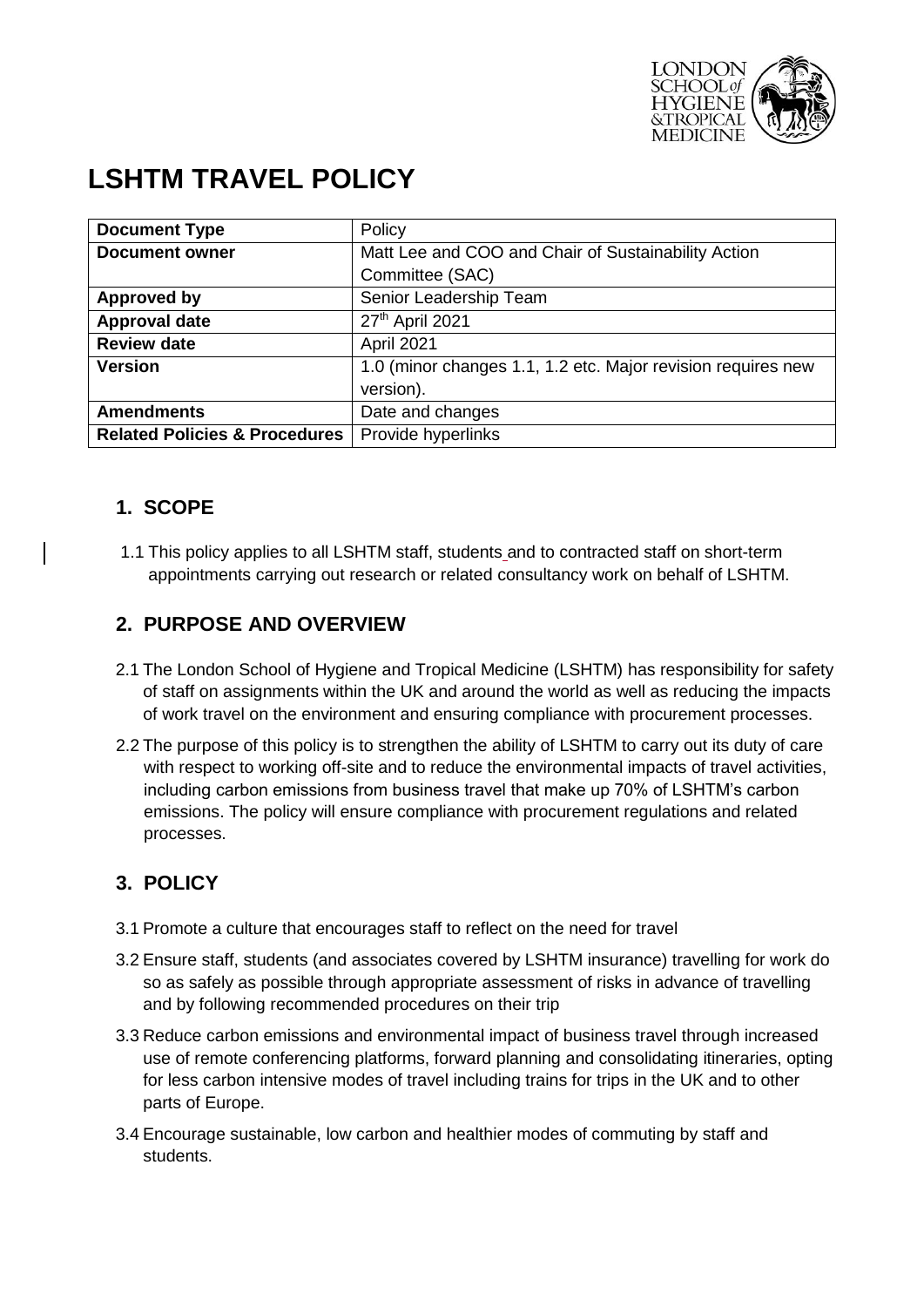

- 3.5 Create minimally burdensome data collection and reporting of individual trips to enable monitoring and reporting of transparent assessments of travel-related carbon emissions, risk management and financial forecasting.
- 3.6 Promote compliance with the procurement regulations by appointing and consolidating travel booking through preferred travel management supplier(s) who are able to provide the required information to facilitate the safety and carbon emissions objectives.

# **4. PROCEDURE AND PROTOCOL**

#### **Travel for Work**

- 4.1 Mandatory protocols and procedures that have been developed to support the implementation of the travel policy. The procedures laid out below will apply to all LSHTM staff. However, a formal roll-out to the MRC units in suitably modified form will follow. These protocols will help to assess and manage risks associated with staff travelling for work offsite, prompt staff to consider using video conferencing and planning ahead to consolidate trips where possible. Encourage the use of dedicated travel booking platform(s) in order to comply with procurement regulations and enable efficient and transparent collation and reporting of travel-related carbon emissions.
- 4.2 Review the need to undertake a proposed work trip using [decision aids](https://lshtm.sharepoint.com/Services/travel/PublishingImages/Pages/guides/Travel%20Process%20Flow%20Chart%20July_Dec%202020.pdf) available to all staff.
- 4.3 When a work trip is being planned consider how to do this in an efficient way, combining visits to different places or for different purposes so as to reduce the total number of trips being made.
- 4.4 Complete a Travel Risk Assessment, the online travel request form and follow Off-site Work Health and Safety protocols.

#### **Travel Booking**

- 4.5 Once the need to travel is agreed travel should be booked through Key Travel LSHTM's contracted Travel Management Company (TMC). Note, in exceptional situations this may not be possible, in which case claims made for payment of travel made through other channels will need to be accompanied by justification and reporting of information sufficient for calculation of carbon emissions. Travel booking cannot be completed without an authorised travel risk assessment and estimated carbon emissions of the proposed travel.
	- [LSHTM Travel Risk Assessment](https://lshtm.sharepoint.com/Services/travel/)
	- [LSHTM Travel Emissions Calculator](https://travelemissionscalculator.jrpsolutions.com/)
	- **[Procuring Travel](https://lshtm.sharepoint.com/Services/Procurement/Pages/Suppliers/Travel.aspx)**

#### **Commuting**

4.6 Information on support offered to staff and students to encourage sustainable commuting can be found here [Sustainable Commuting](https://lshtm.sharepoint.com/Services/Estates/Pages/Commuting.aspx)